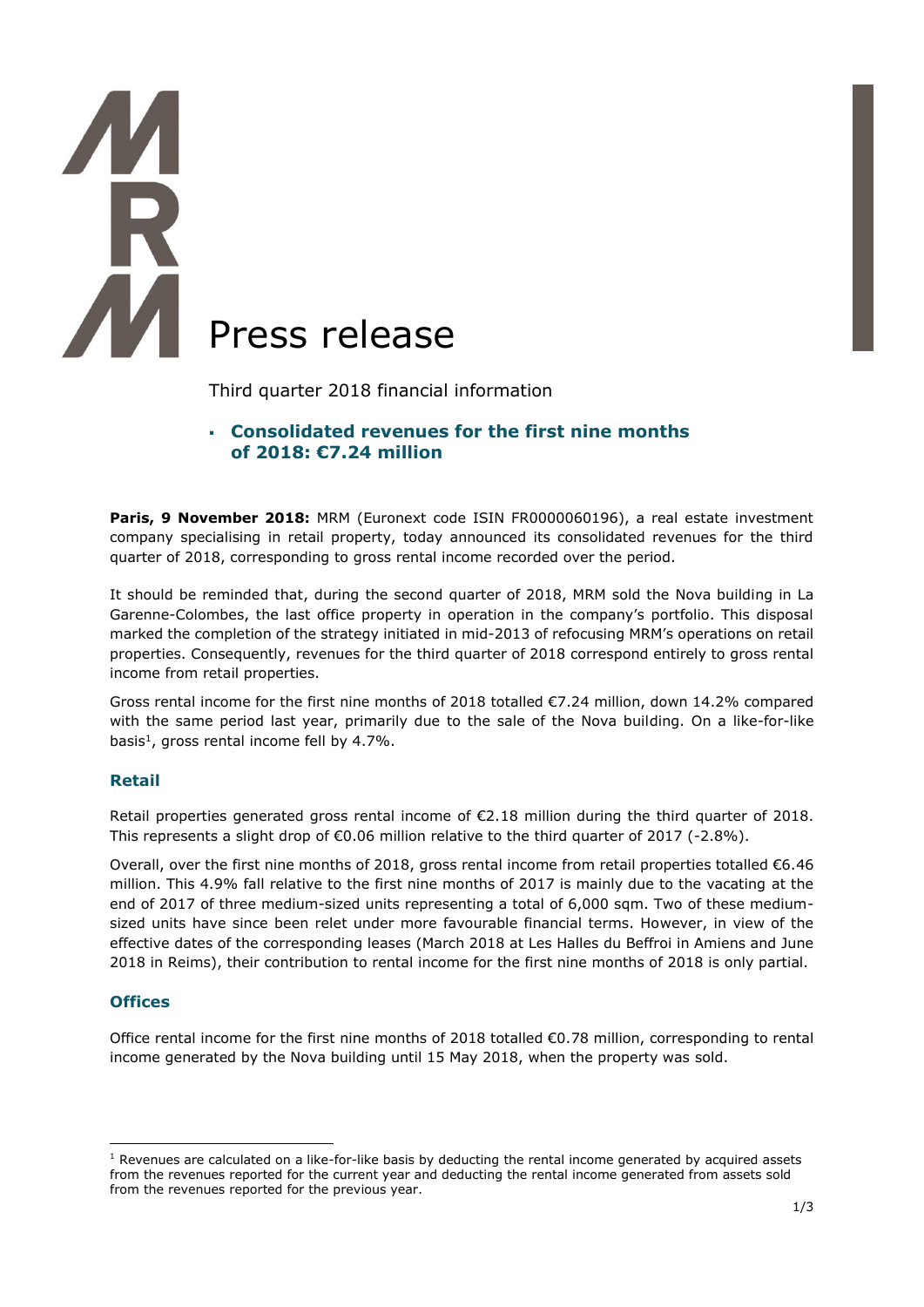# **Consolidated revenues**

| $(\epsilon m)$                      | Q3<br>2018 | % of<br>total | Q3<br>2017 | Change           | Like for like<br>change <sup>1</sup> | months<br>2018 | $%$ of<br>total | q<br>months<br>2017 | Change   | Like for like<br>change <sup>1</sup> |
|-------------------------------------|------------|---------------|------------|------------------|--------------------------------------|----------------|-----------------|---------------------|----------|--------------------------------------|
| Retail                              | 2.18       | 100%          | 2.24       | -2.8%            | $-2.8%$                              | 6.46           | 89%             | 6.79                | $-4.9%$  | $-5.6\%$                             |
| Office                              | -          | 0%            |            | $0.53 - 100.0\%$ | $0.0\%$                              | 0.78           | 11%             | 1.66                | -52.6%   | $+2.5%$                              |
| <b>Total gross</b><br>rental income | 2.18       | 100%          | 2.77       | -21.3%           | $-2.8%$                              | 7.24           | 100%            | 8.44                | $-14.2%$ | $-4.7%$                              |

*(Unaudited figures)*

# **Outlook**

MRM is continuing to roll out its investment plan dedicated to seven of the nine retail properties in its portfolio. The projects concerning Les Halles du Beffroi in Amiens, the Sud Canal shopping centre in Saint-Quentin-en-Yvelines and the Carré Vélizy mixed-use complex in Vélizy-Villacoublay have been completed.

At the start of the fourth quarter, the extension works at Aria Parc in Allonnes were completed and retail chain Maison Dépôt's lease for a 3,300 sqm unit came into effect.

MRM is continuing with works to enhance the value of the Valentin shopping centre near Besançon, the largest project in its investment plan. Following the renovation of the existing site in 2017, works on the 2,600 sqm shopping gallery extension began in the second quarter of this year, bringing the total floor area to 6,700 sqm. The Valentin shopping centre is due to open its doors to the public in its new configuration in early 2020.

Assuming a retail portfolio occupancy rate of 95%, MRM confirms its target of total annualised net rental income<sup>2</sup> of over  $\epsilon$ 10 million on completion of the value-enhancement plan, scheduled for early 2020 (excluding acquisitions or asset sales).

## **Calendar**

Revenues for the fourth quarter and 2018 full-year results are due out on 22 February 2019 before market opening and will be presented during an information meeting to be held on the same day.

## **About MRM**

MRM is a listed real estate investment company that owns and manages a portfolio consisting primarily of retail properties across several regions of France. Its majority shareholder is SCOR SE, which owns 59.9% of share capital. MRM is listed in Compartment C of Euronext Paris (ISIN: FR0000060196 - Bloomberg code: MRM:FP – Reuters code: MRM.PA). MRM opted for SIIC status on 1 January 2008.

## **For more information**

## **MRM**

1

5, avenue Kléber 75795 Paris Cedex 16 France T +33 (0)1 58 44 70 00 relation\_finances@mrminvest.com **Website: [www.mrminvest.com](http://www.mrminvest.com/)** Isabelle Laurent, **DDB Financial** T +33 (0)1 53 32 61 51 M +33 (0)6 42 37 54 17 isabelle.laurent@ddbfinancial.fr



<sup>&</sup>lt;sup>2</sup> 12-month projection of guaranteed minimum rent in place, excluding taxes, rent-free periods and support measures for lessees.